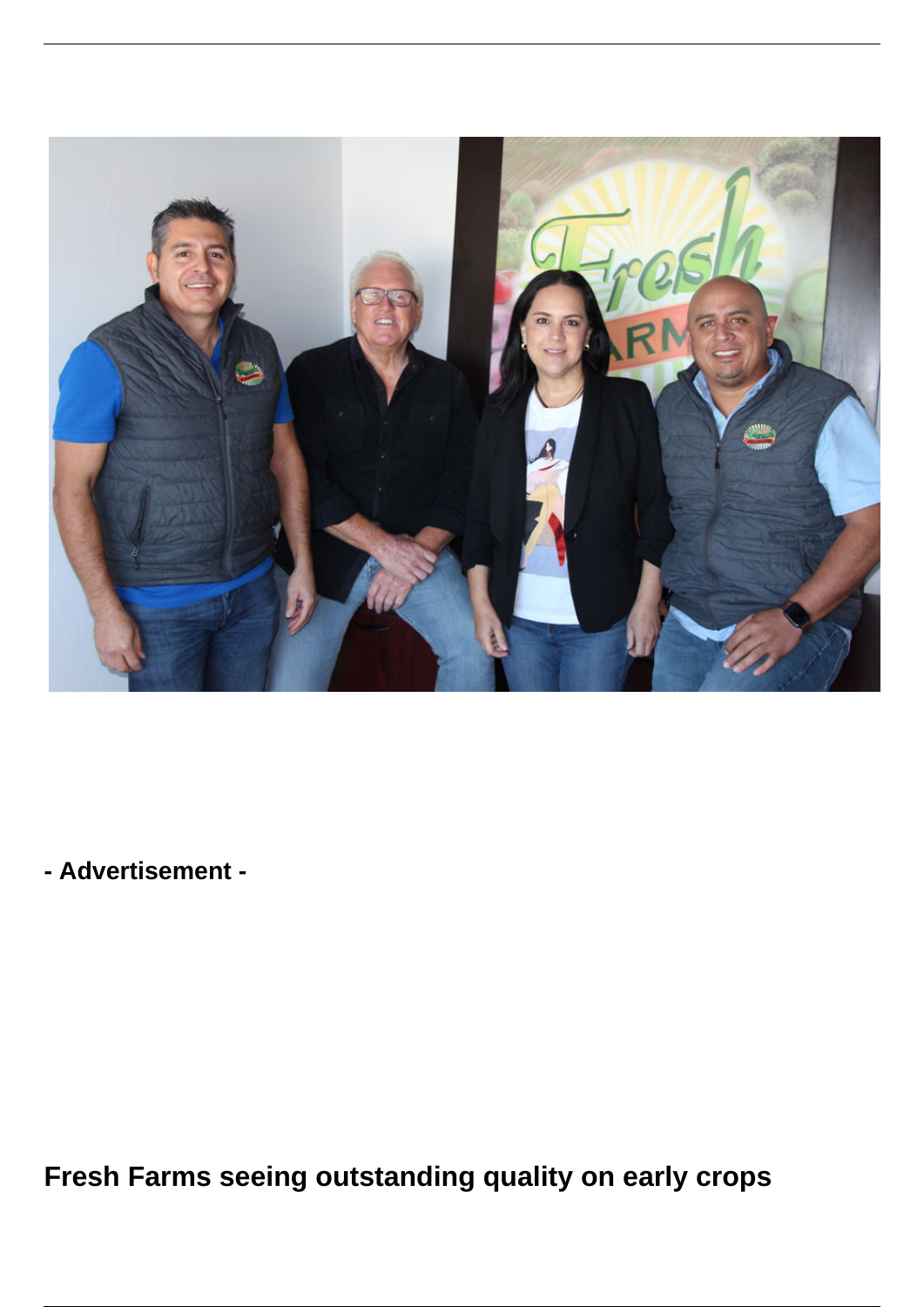By

John Groh

December 22, 2021

**Rio Rico, AZ** — Six weeks into its vegetable season, **Fresh Farms** is seeing outstanding quality on most items due to favorable weather in Sonora.

"We started in mid-September with yellow and grey squash and zucchini, followed by cukes and green beans out of Sonora," Al Voll, who is part of the sales team at Fresh Farms, said in early November. "This is our second year with green beans from Sonora, and we're excited that we'll have them in decent volume for Thanksgiving."

Voll said Fresh Farms was seeing high quality on its American slicing cucumbers out of Sonora, and was expecting similar for its long English cukes that were expected to kick off around Nov. 10.

"The Molina family does an outstanding job with their cucumber program, both American slicers and English seedless, and we've developed a great following," he said. "We'll be doing a wrapped threepack as a value-added offering for certain retailers this season."

He added that Fresh Farms was expecting its colored peppers out of Sonora to start Dec. 1 or sooner, depending on if the weather stays warm.

Voll noted that Fresh Farms also has a strong eggplant program, which was due to start in mid-November, and he was also looking forward to the start of hard squashes, like spaghetti, butternut, acorn and kabocha.

Watermelon is another key crop for Fresh Farms, and the company is in the heart of its Sonoran watermelon season.

"It's probably the best crop we've ever seen," said Voll. "The favorable weather has produced fruit with outstanding flavor, color and consistency, and it is being well received by the industry.

Following Sonora, Fresh Farms will look to Sinaloa to the south, where it has a sizable green pepper program that was expected to start in mid- to late November.

"Over all, the growing conditions for our Sonoran vegetable deal have been stellar, and we expect the quality to be extremely high due to that," he said.

Echoing what many in the industry say about COVID, Voll said that while the pandemic put a "stranglehold" on the foodservice side of the business, Fresh Farms' retail business surged.

"Families have gotten accustomed to eating at home more, and they are seeing the savings that